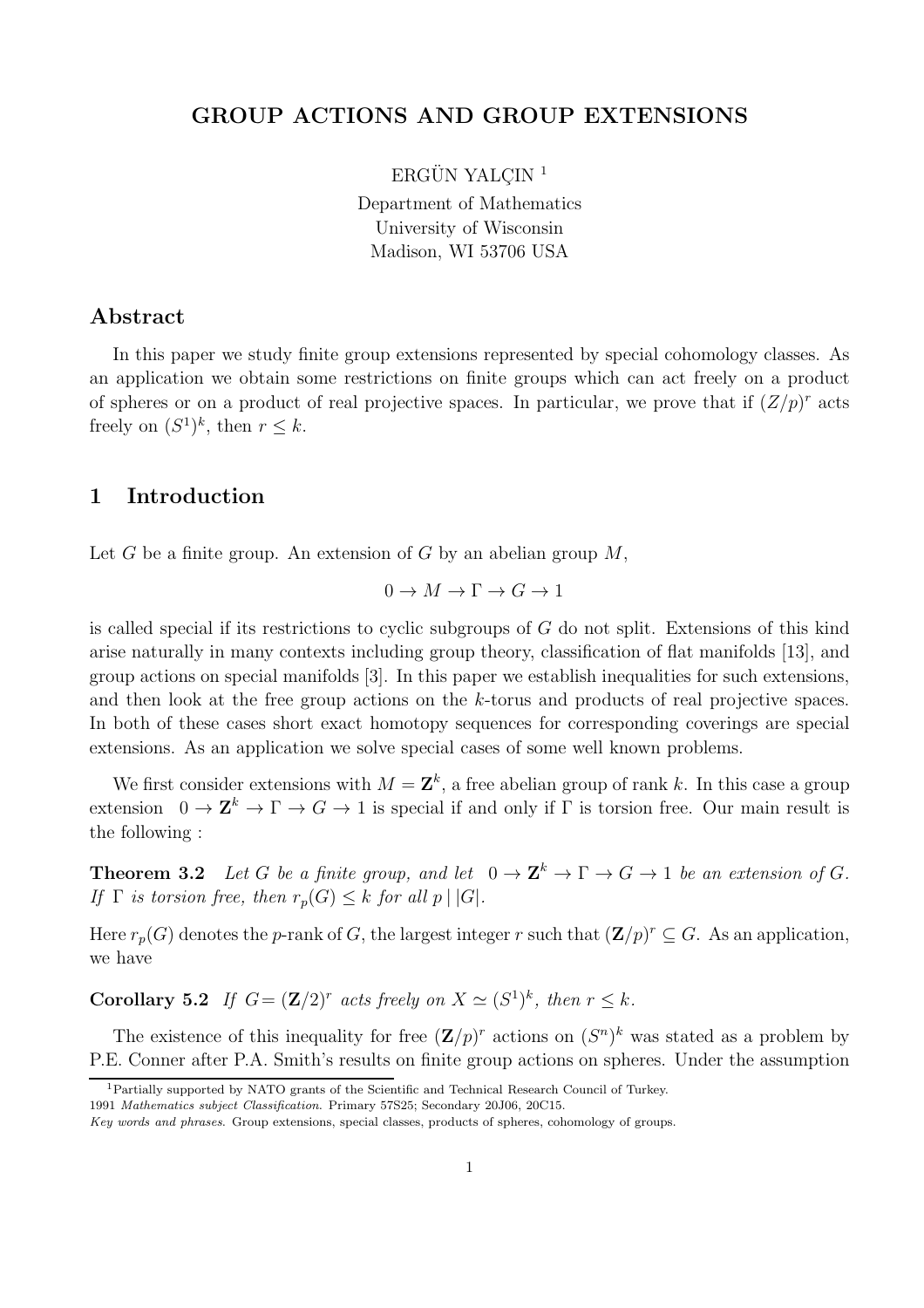of trivial action on homology, this problem was solved by G. Carlsson [7], [8]. Later W. Browder [5] by using exponents, and Benson and Carlson [4] by using machinery of varieties for modules, gave alternative proofs of this result. The homologically nontrivial case involved some module theoretical difficulties overcome by Adem and Browder in [2]. They obtained the inequality  $r \leq k$ except in the cases  $p = 2$  and  $n = 1, 3$ , or 7. Corollary 5.2 solves  $p = 2$  and  $n = 1$  case, leaving the other two cases open.

Adem and Browder also questioned whether or not the stronger inequality

$$
r \leq \dim_{\mathbf{F}_p} H_n(X, \mathbf{F}_p)^G
$$

holds [2]. Later Adem and Benson established this inequality for permutation modules [1]. In section 5, we give a different proof of this result for  $n = 1$ .

We then look at the central extensions  $0 \to M \to \Gamma \to G \to 1$  where G is a finite group, M is a free abelian group, and  $G$  acts on  $M$  trivially. We show that if such an extension is special, then G must be abelian. As a topological application, we conclude that nonabelian groups can not act freely on the k-torus  $(S^1)^k$  with a trivial action on homology.

Next, we consider the central extensions

$$
0 \to E \to Q \to G \to 1 \tag{1}
$$

where both  $E$  and  $G$  are elementary abelian 2-groups of rank  $k$  and  $r$  respectively. Observe that these extensions are special if and only if  $r_2(Q) = k$ . In this case every element of order 2 in Q is central which is known as the 2C condition for Q. For special central extensions as (1), Cusick showed that the inequality  $r \leq 2k$  must hold [9]. We first prove a refinement of this result which gives a stronger inequality

$$
r \leq k + \mathrm{rk}\, Q'
$$

where  $Q'$  is the commutator subgroup of  $Q$ . Then in Section 7 we obtain

$$
rk Q' = \dim_{\mathbf{F}_p} (\text{im } d_3)
$$

where  $d_3: H^2(E, \mathbb{Z}) \to H^3(G, \mathbb{Z})$  is a differential on the Hochschild-Serre spectral sequence  $H^*(G, H^*(E, \mathbf{Z})) \Rightarrow H^*(Q, \mathbf{Z})$  for (1). Applying these to the group extensions associated to the group actions on products of real projective spaces, we obtain the following :

**Theorem 8.3** If  $G = (\mathbf{Z}/2)^r$  acts freely and mod 2 homologically trivially on a finite complex  $X \simeq \prod^k$  $\prod_{i=1}^{n} \mathbf{R} P^{2m_i+1}$  where  $m_i > 0$  for all i, then  $r \leq \mu(m_1) + \cdots + \mu(m_k)$ , where  $\mu(m_i) = 1$  for  $m_i$ even and  $\mu(m_i) = 2$  for  $m_i$  odd.

This solves a special case of a conjecture on elementary abelian 2-group actions on products of projective spaces, stated by L.W. Cusick [9].

Now, we fix some notation. Throughout this paper  $Z(G)$  will denote the center of the group G, and G' will be the commutator subgroup of G. Also, for a prime number p,  $\mathbb{Z}/p$  will be the integers mod p, while  $\mathbf{F}_p$  will denote the field of p elements.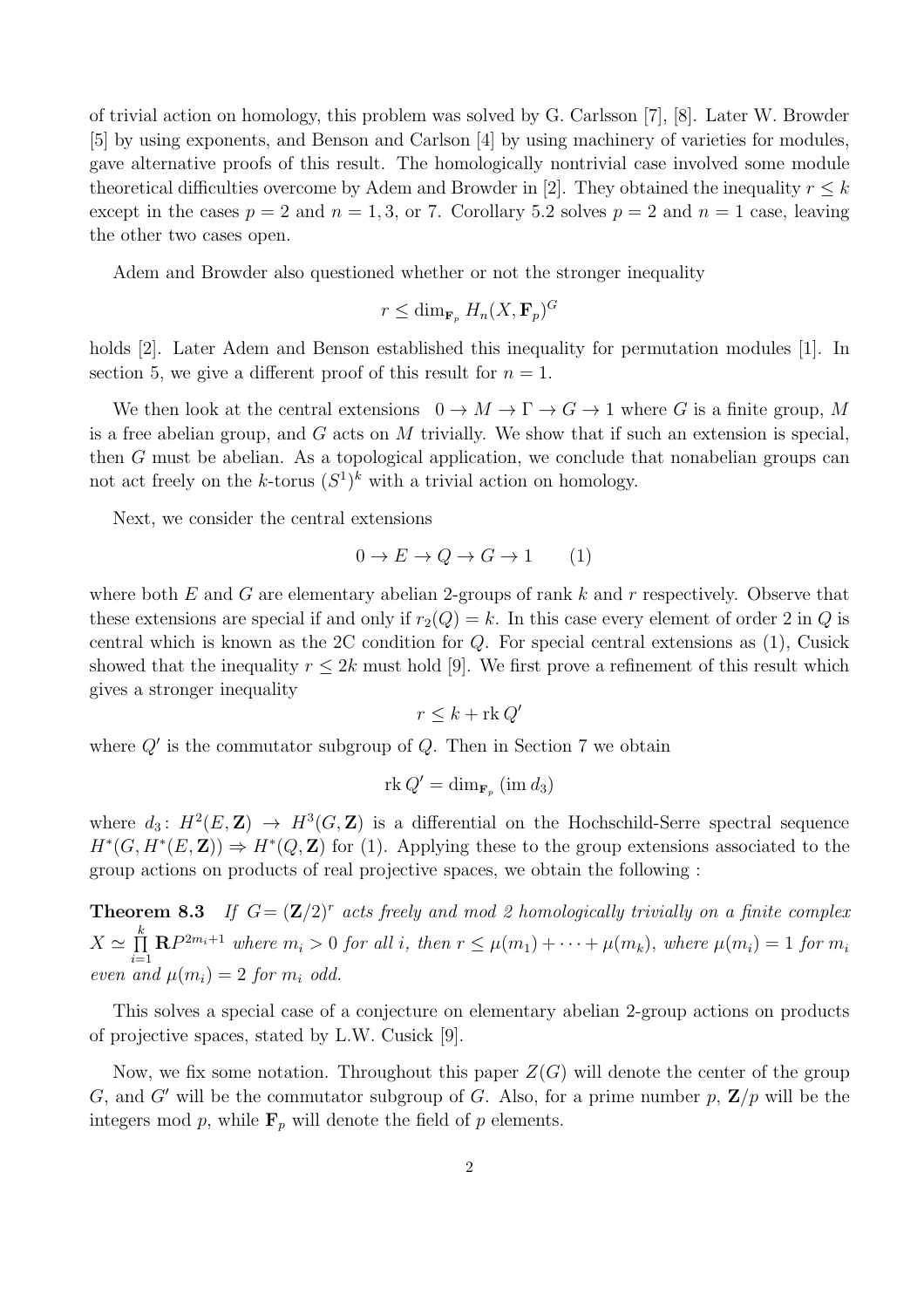The results in this paper form part of a doctoral dissertation, written at the University of Wisconsin. I am indebted to my thesis advisor Alejandro Adem for his guidance and constant support. I also would like to thank Nobuaki Yagita for pointing out a mistake in an earlier version of this paper.

#### 2 Rational representations of  $(\mathbf{Z}/2)^r$

Let G be an elementary abelian 2-group of rank r. If  $\pi: G \to \mathbb{Z}/2$  is a surjection, then the composition  $G \to \mathbf{Z}/2 \to \mathbf{Q}(-1)^*$  determines an irreducible  $\mathbf{Q}G$ -module which will be denoted by  $M(\pi)$ . In fact all nontrivial irreducible representations arise in this way (see [2]) and therefore, any  $\mathbf{Q}$ -module M can be expressed uniquely as

$$
M \cong \mathbf{Q}^m \oplus \left(\bigoplus_{i=1}^t M(\pi_i)\right).
$$

For a ZG-module L, let QL denote the corresponding rational representation  $\mathbf{Q} \otimes_{\mathbf{Z}} L$ .

**Lemma 2.1** Let L be a **Z** free  $\mathbb{Z}G$ -module such that  $QL$  is a simple  $QG$ -module. Then, for every  $\alpha \in H^2(G, L)$  there is an index 2 subgroup  $H \subseteq G$  such that  $res_H^G \alpha = 0$ .

proof. We first show that when  $QL$  is an irreducible module,  $H^2(G, L)$  has exponent 2. This is clear when  $QL \cong Q$  because then,  $L \cong \mathbb{Z}$  and  $H^2(G, \mathbb{Z}) \cong (\mathbb{Z}/2)^r$ . When  $\mathbb{Q}L$  is nontrivial, by the above classification, it is isomorphic to  $M(\pi)$  for some  $\pi: G \to \mathbb{Z}/2$ . Let  $K = \ker \pi$ and let C be a cyclic subgroup of G such that  $G \cong K \times C$ . The exact sequence  $C \to G \to K$ gives a Lyndon-Hochschild-Serre spectral sequence  $H^*(K, H^*(C, L)) \Rightarrow H^*(G, L)$  where even dimensional horizontal lines vanish because  $L^C = 0$ . Since L is one dimensional and C acts on L by multiplication by  $(-1)$ ,  $H^1(C, L) \cong L/2L \cong \mathbb{Z}/2$ , which gives that  $H^2(G, L) \cong H^1(K, \mathbf{F}_2)$ has exponent 2.

Now, consider the following long exact sequence

$$
\rightarrow H^1(G, L/2L) \longrightarrow H^2(G, L) \xrightarrow{\times 2} H^2(G, L) \longrightarrow H^2(G, L/2L) \rightarrow
$$

which comes from the coefficient sequence  $0 \to L \stackrel{\times 2}{\longrightarrow} L \longrightarrow L/2L \to 0$ . Since multiplication by 2 is zero on  $H^2(G, L)$ , there is a class  $\alpha' \in H^1(G, L/2L)$  which maps to  $\alpha$ . But, by above  $L/2L \cong \mathbf{F}_2$ , and hence  $H^1(G, L/2L) \cong \text{Hom}(G, \mathbf{F}_2)$ . Let  $H \subseteq G$  be the kernel of the map that corresponds to  $\alpha'$ . Then  $res_H^G \alpha' = 0$ , and hence  $res_H^G \alpha = 0$ .  $\Box$ 

By using an induction on simple summands of  $\mathbf{Q}M$  we get

**Lemma 2.2** Let M be a **Z** free **Z**G-module with  $\text{rk } M < r$ . Then, for any  $\alpha \in H^2(G, M)$  there exists a nontrivial subgroup  $H \subseteq G$  such that  $\text{rk } H = (r - \text{rk } M)$  and  $res_H^G \alpha = 0$ .

proof. (By induction on rk  $M$ )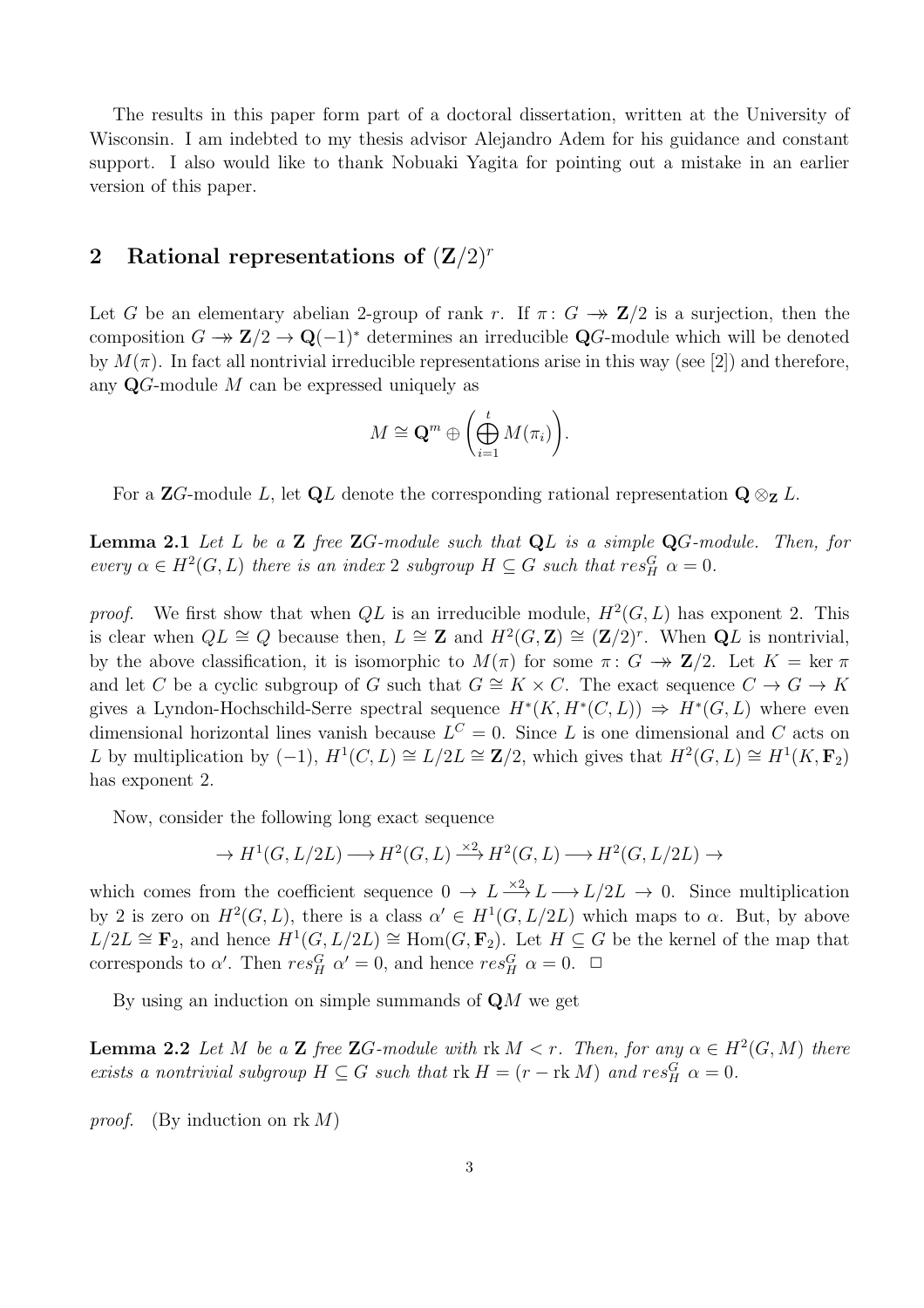When  $\mathbf{Q}M$  is irreducible, this lemma follows from Lemma 2.1. Assume  $\mathbf{Q}M$  is not irreducible, then  $\mathbf{Q}M \cong S \oplus U$  for some nonzero  $\mathbf{Q}G$ -modules S and U. Let q be the projection map from QM to U. Set  $N = q(M)$  and  $L = \text{ker } q \cap M$ . Then we have a short exact sequence of ZG lattices

$$
0\to L\stackrel{i}{\longrightarrow} M\stackrel{q}{\longrightarrow} N\to 0
$$

where  $\mathbf{Q}L \cong S$  and  $\mathbf{Q}N \cong U$ . Consider the corresponding long exact sequence for cohomology

$$
\to H^2(G, L) \xrightarrow{i^*} H^2(G, M) \xrightarrow{q^*} H^2(G, N) \to.
$$

Let  $\alpha$  be any element in  $H^2(G,M)$ . Then  $q^*(\alpha) \in H^2(G,N)$  and by induction there is a subgroup K in G such that rk  $K = r - \text{rk } N$  and  $res_K^G q^*(\alpha)$  is zero. From the commutative diagram

$$
H^{2}(G, M) \xrightarrow{q^{*}} H^{2}(G, N)
$$
\n
$$
\downarrow_{res_K^G} \qquad \qquad \downarrow_{res_K^G}
$$
\n
$$
H^{2}(K, L) \xrightarrow{i^{*}} H^{2}(K, M) \xrightarrow{q^{*}} H^{2}(K, N)
$$

we get  $q^*(res_K^G \alpha) = 0$ . Hence there exists an element in  $H^2(K, L)$ , say  $\alpha'$ , which maps to  $res_K^G$   $\alpha$ . By induction again there is a subgroup  $H \subseteq K$  such that  $rk H = rk K - rk L$  and  $res_H^K \alpha'$  is zero. Then

$$
res_H^G \alpha = res_H^K res_K^G \alpha = res_H^K i^*(\alpha') = i^*(res_H^K \alpha') = 0
$$

and

$$
rk H = r - rk N - rk L = r - rk M.
$$

So, H is a subgroup as desired.  $\Box$ 

#### 3 The main theorem

First, we prove the following :

**Lemma 3.1** Let  $G = (\mathbf{Z}/p)^r$ , and let M be a **Z** free **Z**G-module. If  $0 \to M \to \Gamma \to G \to 1$  is an extension such that  $\Gamma$  is torsion free, then

$$
\operatorname{rk} H \leq \dim_{\mathbf{F}_p} (\mathbf{F}_p \otimes M)^G
$$

where  $H \subseteq G$  is the subgroup of elements in G acting trivially on M.

proof. Let us fix a set of representatives in  $\Gamma$  for elements of G, and let us denote the representative of an element  $g \in G$  by  $\hat{g}$ . Let  $\psi: H \to M/pM$  be the  $p^{th}$  power map in mod p, i.e.  $\psi(h) = (\hat{h})^p \pmod{p}$ . We will show that  $\psi$  is an injection into  $(M/pM)^G$  which will imply the desired inequality.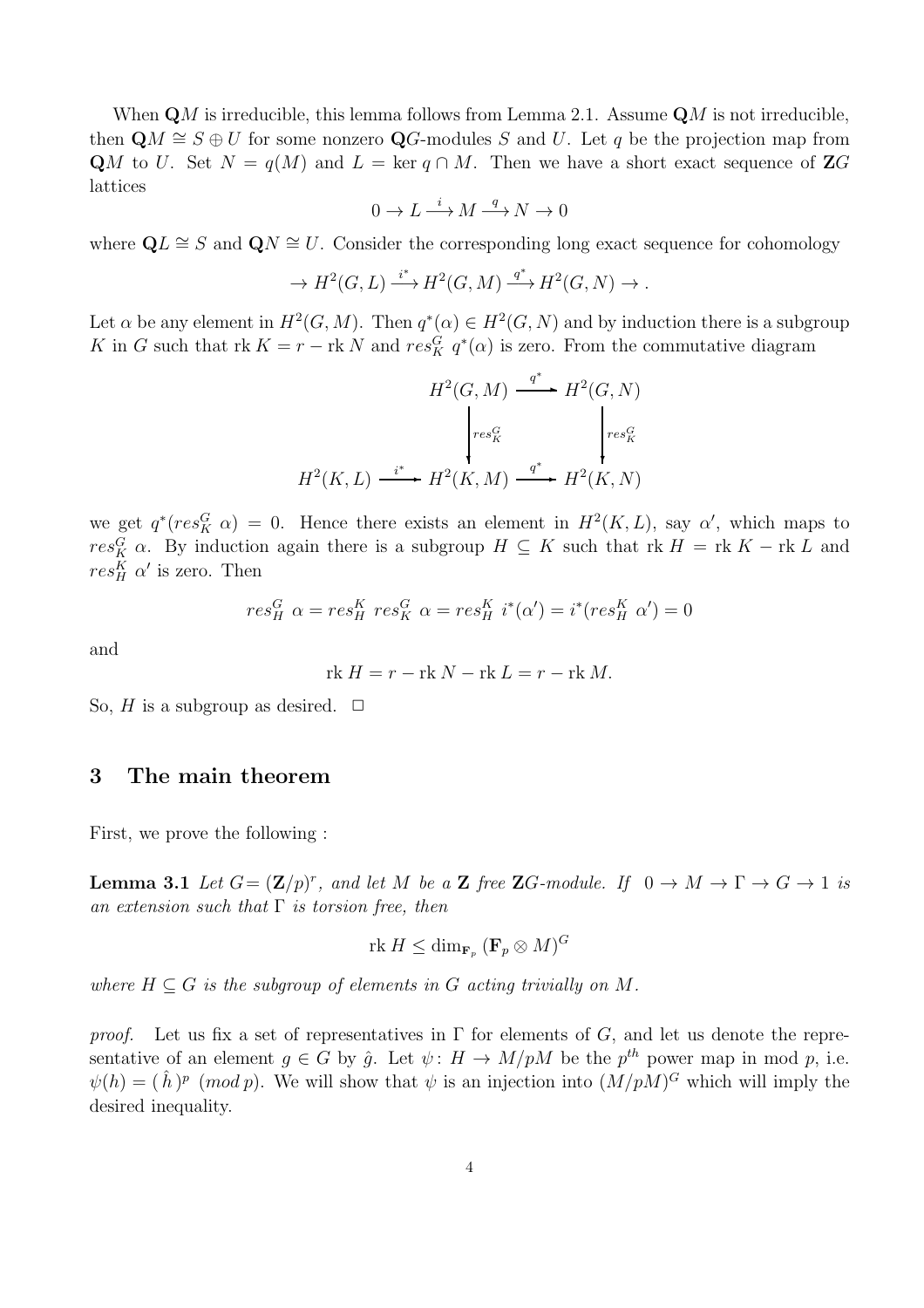First observe that for  $h, k \in H$ ,  $[\hat{h}, (\hat{k})^p] = 0$  because  $(\hat{k})^p$  is in M and h acts on M trivially. Then note that

$$
0 = [\hat{h}, (\hat{k})^p] = [\hat{h}, \hat{k}] + [\hat{h}, \hat{k}]^{\hat{k}} + \cdots + [\hat{h}, \hat{k}]^{(\hat{k})^{p-1}} = p [\hat{h}, \hat{k}].
$$

Hence  $[\hat{h}, \hat{k}] = 0$ , because  $[\hat{h}, \hat{k}]$  is in M and M is **Z**-free. From this it follows that  $\psi$  is a homomorphism, and the injectivity follows from the fact that  $\Gamma$  is torsion free.

Finally, we compute  $(g-1)\psi(h)$  as

$$
[\hat{g},(\hat{h})^p] = [\hat{g},\hat{h}] + [\hat{g},\hat{h}]^{\hat{h}} + \cdots + [\hat{g},\hat{h}]^{(\hat{h})^{p-1}} = p [\hat{g},\hat{h}] \equiv 0 \pmod{p}.
$$

Hence the image of  $\psi$  is in  $(M/pM)^G$ . This completes the proof.  $\Box$ 

Now, we state our main result.

**Theorem 3.2** Let G be a finite group, and let  $0 \to \mathbb{Z}^k \to \Gamma \to G \to 1$  be an extension of G. If  $\Gamma$  is torsion free, then  $r_p(G) \leq k$  for all  $p \mid |G|$ .

*proof.* Observe that it is enough to prove the theorem for  $G = (\mathbf{Z}/p)^r$ . Let  $M = \mathbf{Z}^k$ , and let  $\alpha \in H^2(G, M)$  be the extension class for  $0 \to M \to \Gamma \to G \to 1$  as explained in Chapter IV of [6]. We use different arguments for  $p = 2$  and  $p > 2$  cases.

 $p = 2 \, \csc \, \csc$  : Assume  $r > k$ , then by Lemma 2.2 there exists a nontrivial subgroup  $H \subset G$ such that  $res_H^G$   $\alpha = 0$  which implies that  $\pi^{-1}(H) \to H$  splits, where  $\pi: \Gamma \to G$ . Thus there is a subgroup  $K \subseteq \pi^{-1}(H) \subseteq \Gamma$  that is isomorphic to H . Since H is a torsion group,  $\Gamma$  can not be torsion free.

 $p > 2$  case: Let  $H \subseteq G$  be the subgroup of elements that act trivially on  $M = \mathbf{Z}^k$ . Then, by Lemma 3.1,

$$
\text{rk } H \le \dim_{\mathbf{F}_p} (\mathbf{F}_p \otimes M)^G \tag{2}.
$$

On the other hand,  $G/H$  acts faithfully on  $M$ , and for faithful modules we have

**Theorem 3.3 (Adem and Browder [2])** Let K be an elementary abelian p-group with  $p > 2$ and M be a  $Z$  free  $ZK$ -module. If M is a faithful representation, then

$$
\operatorname{rk} K \leq \frac{1}{p-2} \Big( \dim_{\mathbf{F}_p} \mathbf{F}_p \otimes M - \dim_{\mathbf{F}_p} (\mathbf{F}_p \otimes M)^K \Big).
$$

This immediately gives an equality for  $G/H$  which, together with (2), implies that

$$
r \le \dim_{\mathbf{F}_p} (\mathbf{F}_p \otimes M)^G + \frac{1}{p-2} \Big( \dim_{\mathbf{F}_p} \mathbf{F}_p \otimes M - \dim_{\mathbf{F}_p} (\mathbf{F}_p \otimes M)^G \Big) \le k. \qquad \Box
$$

## 4 Permutation module case

In this section we show that the result of the previous section can be strengthened in the case of a permutation module. We start with a definition.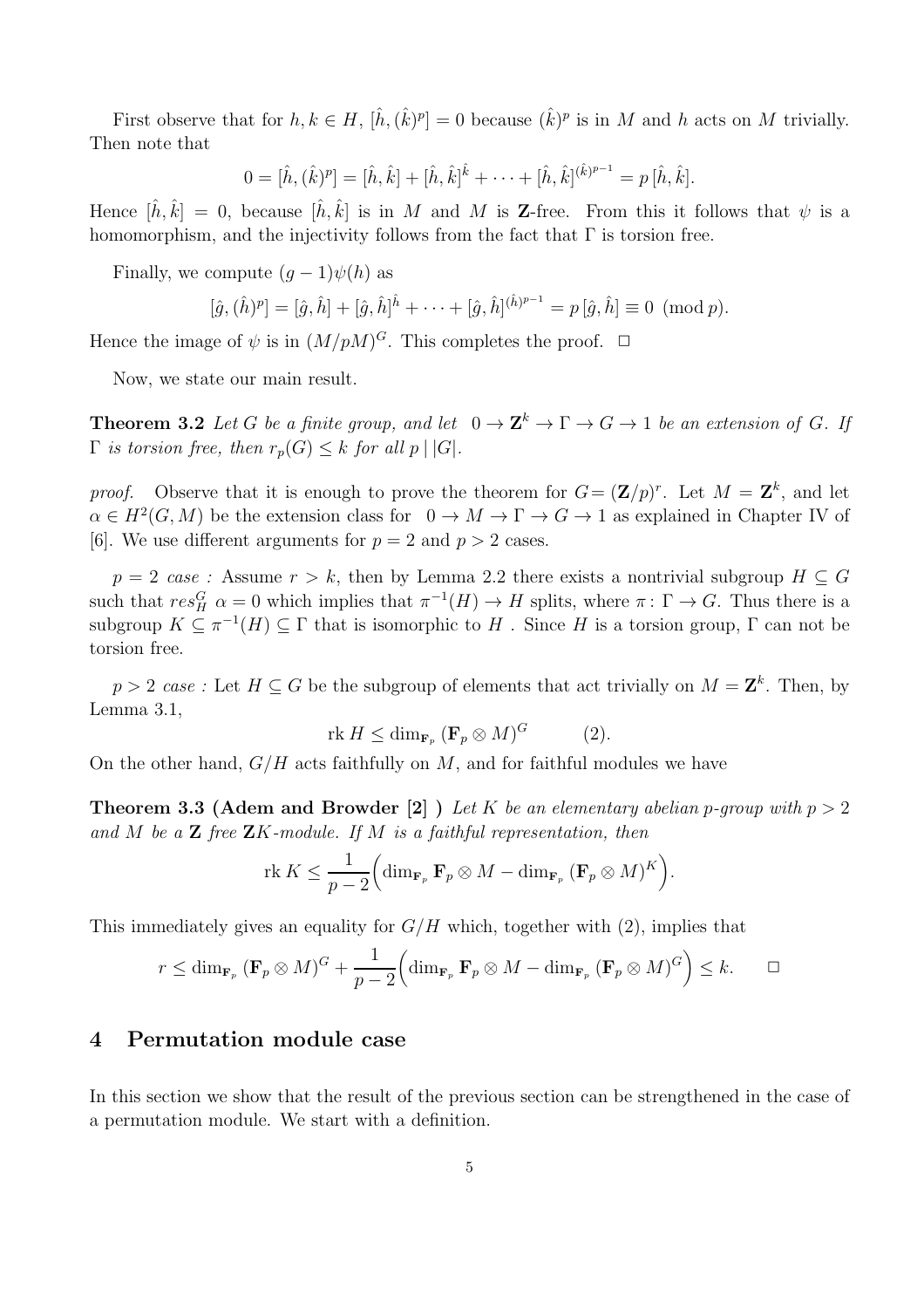**Definition 4.1** Let G be a finite group, and let M be  $\mathbb{Z}G$ -module. A class  $\alpha \in H^n(G, M)$  is called special if it has nonzero restrictions to every cyclic subgroup of G.

So, an extension  $0 \to M \to \Gamma \to G \to 1$  is special if and only if the corresponding class in  $H^2(G, M)$  is a special class.

**Lemma 4.2** If  $\alpha \in H^2(G,M)$  is a special class, then its image under mod p reduction map  $H^2(G, M) \to H^2(G, \mathbf{F}_p \otimes M)$  is also special.

proof. Let  $\alpha \in H^2(G,M)$  be the class representing the extension  $0 \to M \to \Gamma \to G \to 1$ . For a cyclic subgroup  $C \subseteq G$ , consider the following commutative diagram

$$
H^2(G, M) \xrightarrow{q_G} H^2(G, \mathbf{F}_p \otimes M)
$$

$$
\downarrow_{res_C^G} \qquad \qquad \downarrow_{res_C^G}
$$

$$
H^2(C, M) \xrightarrow{\times p} H^2(C, M) \xrightarrow{q_C} H^2(C, \mathbf{F}_p \otimes M)
$$

where the rows come from the coefficient sequence  $0 \to M \xrightarrow{\times p} M \to \mathbf{F}_p \otimes M \to 0$ . Since multiplication by |C| on  $H^2(C, M)$  is zero, the map  $q_C$  is injective. Hence, the fact that  $res_C^G \alpha \neq$ 0 implies that

$$
res_C^G q_G(\alpha) = q_C(res_C^G \alpha) \neq 0.
$$

Since this is true for all cyclic subgroups  $C \subseteq G$ ,  $q_G(\alpha)$  is special.  $\Box$ 

**Proposition 4.3** Let  $0 \to M \to \Gamma \to G \to 1$  be a special extension, where  $G = (\mathbf{Z}/p)^r$  and  $M = \mathbf{Z}^k$ . Suppose  $\mathbf{F}_p \otimes M$  is a permutation  $\mathbf{F}_p$ G-module. Then

$$
\text{rk } G \le \dim_{\mathbf{F}_p} (\mathbf{F}_p \otimes M)^G.
$$

proof. Let  $0 \to M \to \Gamma \to G \to 1$  be a special extension represented by the class  $\alpha' \in$  $H^2(G,M)$ . Let  $\alpha$  be its image under mod p reduction map  $H^2(G,M) \to H^2(G,\mathbf{F}_p \otimes M)$ . By the above lemma,  $\alpha$  is also special. Now, if  $\mathbf{F}_p \otimes M$  is a permutation module, then it is of the form  $\mathbf{F}_p\otimes M=\overset{l}{\oplus}$  $\bigoplus_{i=1} \mathbf{F}_p[G/H_i]$  for some collection of subgroups  $H_i \subseteq G$ . Let  $\pi_i: G \to H_i$ ,  $1 \leq i \leq l$ be a set of fixed projections. For each  $i$ , consider the composition

$$
\phi_i:\,H^2(G,\mathbf{F}_p[G/H_i])\stackrel{\psi_i}{\longrightarrow} H^2(H_i,\mathbf{F}_p)\stackrel{\pi_i^*}{\longrightarrow} H^2(G,\mathbf{F}_p)
$$

where the first map is the isomorphism in "Shapiro's lemma" (see page 73 of [5]) and the second map induces from  $\pi_i: G \to H_i$ .

Let  $\theta = (\phi_1(\alpha_1), \ldots, \phi_l(\alpha_l))$ . We claim that  $\theta \in H^2(G, \bigoplus^l$  $\bigoplus_{i=1}^{\infty} \mathbf{F}_p$  is a special class. To prove the claim, it is enough to show that for every cyclic subgroup  $C \subseteq G$ , there is an i such that  $res_C^G \phi_i(\alpha_i) \neq 0$ . Take a cyclic subgroup  $C \subseteq G$ . Since  $\alpha$  is special,  $res_C^G \alpha_i \neq 0$  for some *i*. If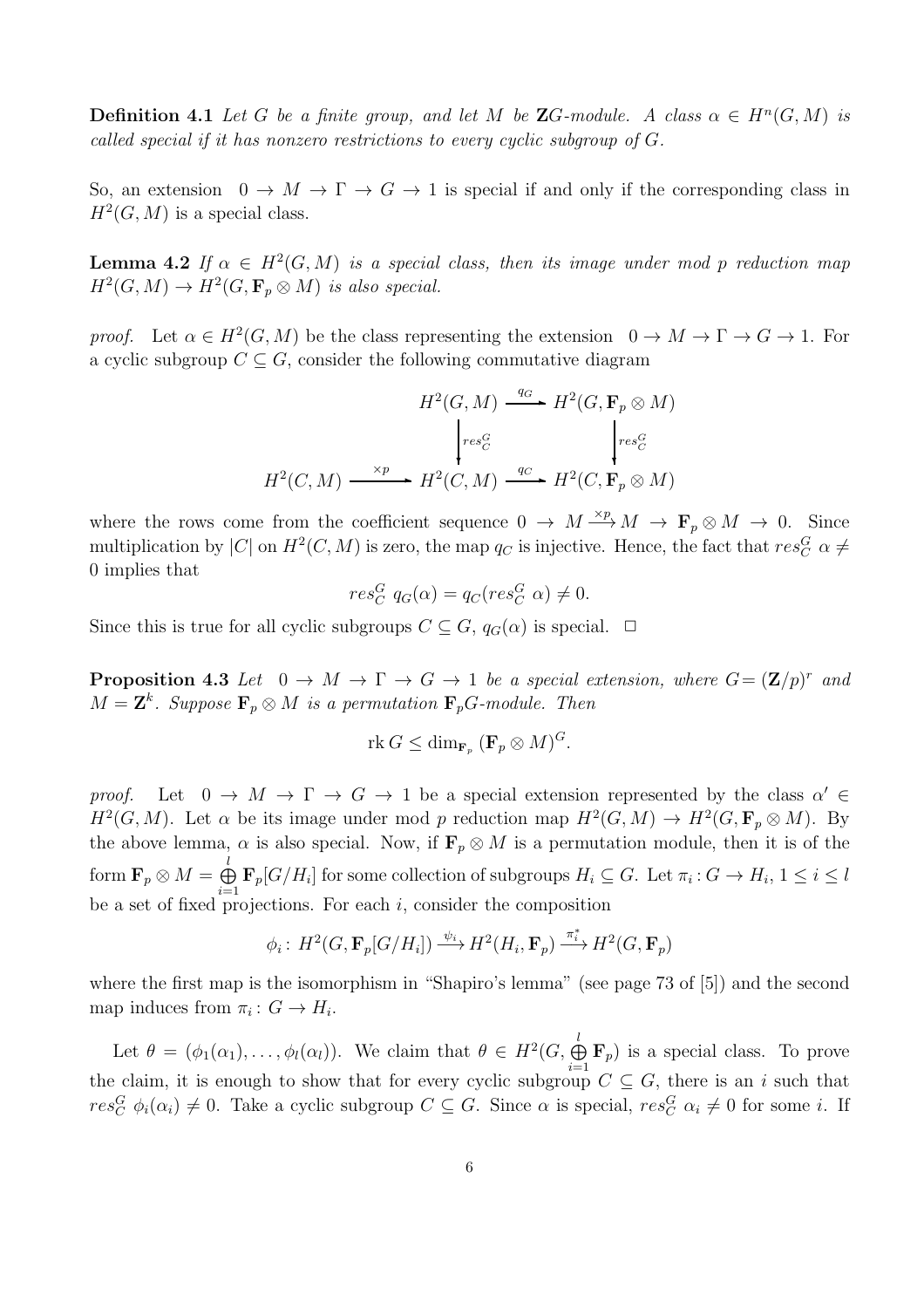$C \nsubseteq H_i$ , then  $res_C^G$   $\mathbf{F}_p[G/H_i]$  is a free  $\mathbf{F}_p C$  module, hence  $res_C^G$   $\{H^2(G, \mathbf{F}_p[G/H_i])\} = 0$ . So, C must be a subgroup of  $H_i$ . We can write the map  $\psi_i$  as the composition

$$
\psi_i: H^2(G, \mathbf{F}_p[G/H_i]) \stackrel{res_{H_i}^G}{\longrightarrow} H^2(H_i, res_{H_i}^G \mathbf{F}_p[G/H_i]) = H^2(H_i, \bigoplus_{g \in G/H_i} g\mathbf{F}_p) \longrightarrow H^2(H_i, \mathbf{F}_p)
$$

where the second map is the projection  $\oplus$  $g \in G/H_i$  $g\mathbf{F}_p \to g_0\mathbf{F}_p \cong \mathbf{F}_p$  where  $g_0$  is the coset representative for the identity element of  $G/H_i$ . Observe that G acts on the middle term by permuting the summands, and the image of  $res_{H_i}^G$  is invariant under this action. This implies that  $res_K^G$   $\psi(u) = 0$ if and only if  $res_K^G u = 0$  for every subgroup  $K \subseteq H_i$  and every element  $u \in H^2(G, \mathbf{F}_p[G/H_i]).$ So,  $res_C^G$   $\psi(\alpha_i)$  must be nonzero. Since  $\pi_i$  reduces to the identity homomorphism on subgroups of  $H_i$ ,  $\pi_i^*$  $i$ <sup>\*</sup> reduced to C is injective. Hence

$$
res_C^G \phi(\alpha_i) = \pi_i^*|_C \circ res_C^G \psi_i(\alpha_i) \neq 0.
$$

So,  $\theta$  is a special class.

Now, we will show that  $\theta$  is an integral class, i.e. an image of a class in  $H^2(G, \mathbf{Z}^l)$ . For this, it is enough to show that its image under Bockstein homomorphism  $\beta$  is zero. Since  $\beta(\alpha) = 0$ ,  $\beta(\theta)$ will be zero if  $\phi_i$  commutes with  $\beta$ . This is clear since all the maps involved in the composition commute with  $\beta$ .

Let  $\bar{\theta} \in H^2(G, \mathbf{Z}^l)$  be a preimage of  $\theta$  under mod p reduction map. Since  $\theta$  is special,  $\bar{\theta}$  must be special also. Hence, it represents an extension  $0 \to \mathbb{Z}^l \to \Gamma' \to G \to 1$  with  $\Gamma'$  torsion free. Applying Theorem 3.2, we conclude that  $r \leq l = \dim_{\mathbf{F}_p} (\mathbf{F}_p \otimes M)^G$ .  $\Box$ 

#### 5 Group actions on a torus

In this section we link the results of the previous sections to group actions. Let  $X$  be a finite dimensional manifold or a finite dimensional CW complex homotopy equivalent to  $(S^1)^k$  for some k, which we abbreviate as  $X \simeq (S^1)^k$ . Let G be an arbitrary finite group which acts freely on X. We will assume that the action is a smooth action on a manifold or a cellular action on a  $CW$ complex. This assumption guarantees that the orbit space  $X/G$  is also finite-dimensional. This is one of the main topological inputs we have.

Since the orbit map  $q: X \to X/G$  is a regular covering map, we get a short exact sequence of groups

$$
0 \to \pi_1(X, x_o) \to \pi_1(X/G, \bar{x}_o) \to G \to 1.
$$

Note that there is a G action on  $\pi_1(X, x_o)$ , coming from the topological action on X. Such an action exists because  $\pi_1(X, x_o)$  is abelian. We will consider  $\pi_1(X, x_o)$  as a **Z**G-module with this action, and will denote it by  $M$ . Since the action induced from topological action coincides with the conjugation action in  $\pi_1(X/G, \bar{x}_o)$ , the above extension is an extension for the **Z**G-module M. Let  $\Gamma = \pi_1(X/G, \bar{x}_o)$ . We have the following :

**Lemma 5.1**  $\Gamma$  is Torsion free.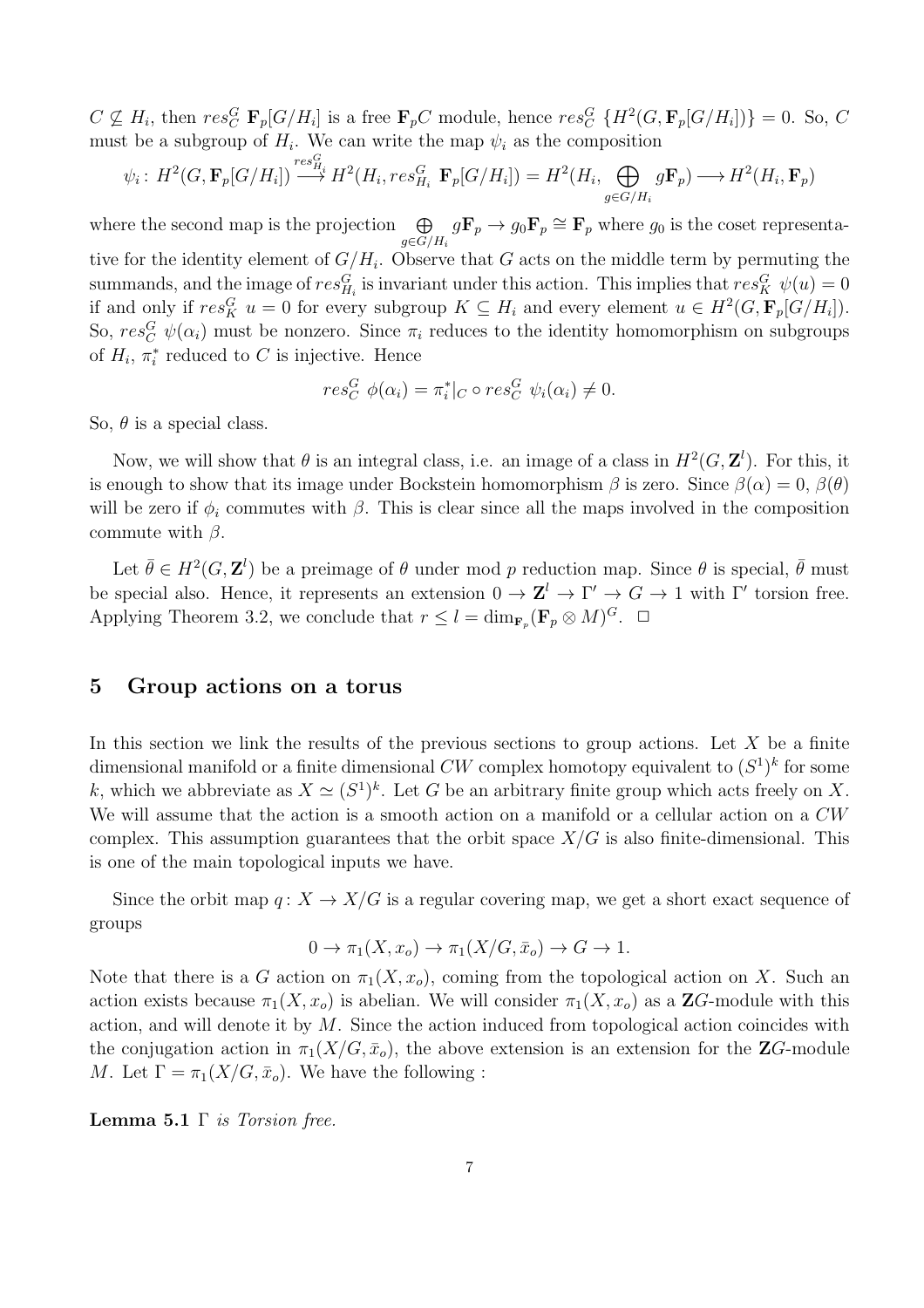proof. Since  $\pi_i(X/G, \bar{x_o}) = \pi_i(X, x_o) = 0$  for  $i > 1$ ,  $X/G$  is a classifying space for Γ. Note that  $X/G$  is finite dimensional because X is finite dimensional. Hence  $H^*(\Gamma, \mathbf{Z}) = H^*(X/G, \mathbf{Z})$ is finite dimensional. Now, assume that  $\Gamma$  is not torsion free. Then  $\mathbb{Z}/n \hookrightarrow \Gamma$  for some n, and we can consider  $H^*(\mathbf{Z}/n, \mathbf{Z})$  as a  $H^*(\Gamma, \mathbf{Z})$  module through the restriction map. By a result of L. Evens [10],  $H^*(\mathbf{Z}/n, \mathbf{Z})$  is finitely generated over  $H^*(\Gamma, \mathbf{Z})$ . Since  $H^*(\Gamma, \mathbf{Z})$  is finite dimensional, this will imply that  $H^*(\mathbf{Z}/n, \mathbf{Z})$  is finite dimensional. This contradicts the known computation  $H^{2i}(\mathbf{Z}/n, \mathbf{Z}) = \mathbf{Z}/n$  for all  $i > 0$ .  $\Box$ 

Combining this with the results of previous sections we obtain :

**Corollary 5.2** If  $G = (\mathbf{Z}/2)^r$  acts freely on  $X \simeq (S^1)^k$ , then  $r \leq k$ .

*proof.* This follows immediately from Lemma 5.1 and Theorem 3.2.  $\Box$ 

We also recover the  $n = 1$  case of Adem and Benson's theorem [2].

Corollary 5.3 (Adem and Benson) If  $G = (\mathbf{Z}/p)^r$  acts freely on  $X \simeq (S^1)^k$ , permuting a basis for  $H_1(X, \mathbf{F}_p)$ , then

$$
r \leq \dim_{\mathbf{F}_p} H_1(X, \mathbf{F}_p)^G.
$$

proof. This immediately follows from Lemma 5.1 and Proposition 4.3.

Now, we consider the case where  $G$  is an arbitrary finite group and the action on homology is trivial. We prove the following :

**Theorem 5.4** If a finite group G acts freely on  $X \simeq (S^1)^k$  with trivial action on homology, then G is abelian.

*proof.* Let M and  $\Gamma$  be as above. Since the action on homology is trivial, we have  $M = M^G \subseteq$ Z(Γ). Hence

$$
|\Gamma/Z(\Gamma)| \le |\Gamma/M| = |G| < \infty.
$$

Now, we quote a result from group theory :

**Lemma 5.5 (Schur)** If  $\Gamma$  is a group with  $\Gamma/Z(\Gamma)$  finite, then  $\Gamma'$  is also finite.

*proof.* See page 114 in [14].  $\Box$ 

From this, it follows that  $\Gamma'$  is finite. However, by Lemma 5.1,  $\Gamma$  is torsion free. Hence,  $\Gamma'$  has to be the trivial, i.e.  $\Gamma$  is abelian. Therefore G is abelian.  $\Box$ 

Recently it was brought to my attention that Theorem 5.4 can be obtained as a special case of a result in [11].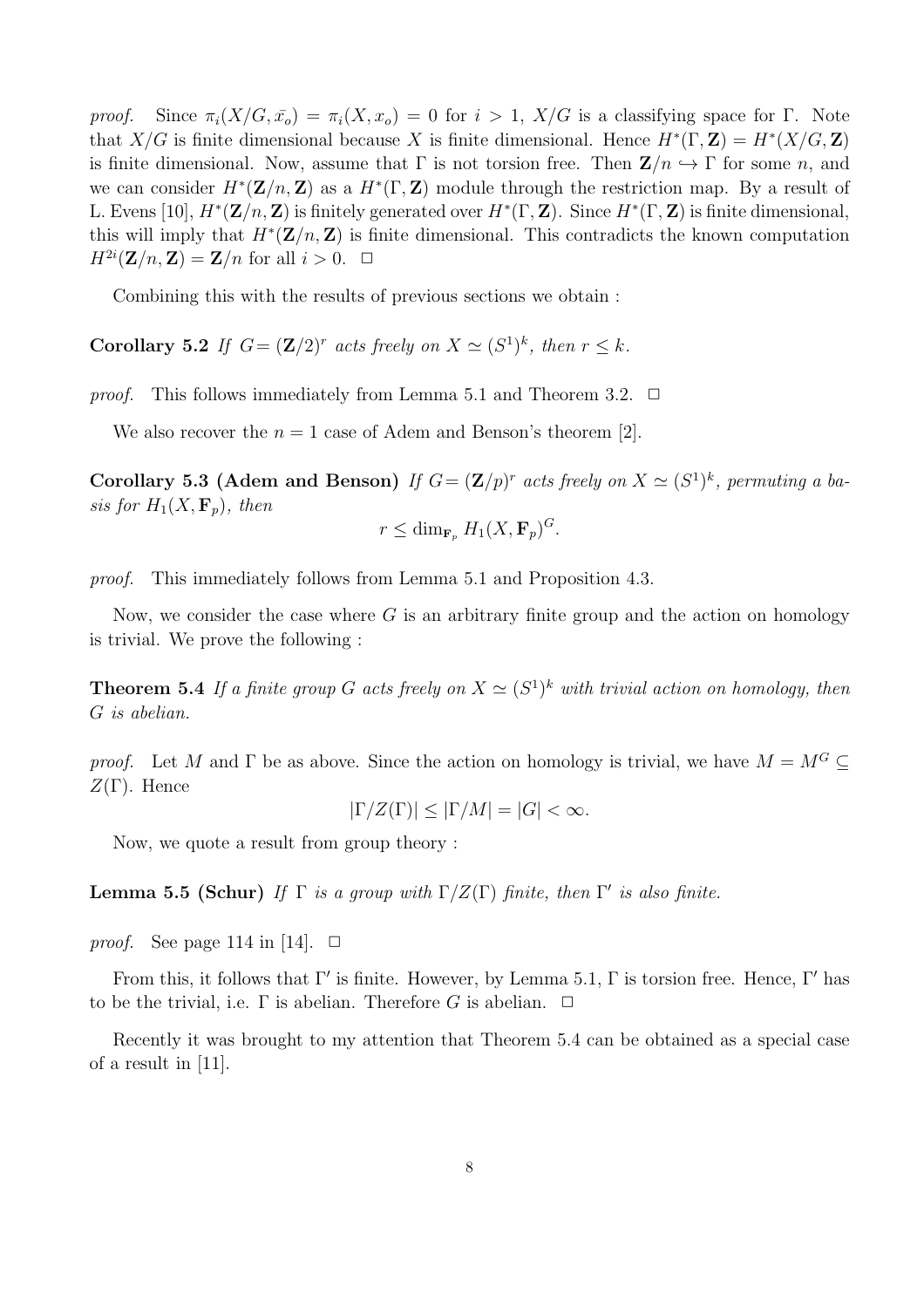### 6 Extensions by elementary abelian p-groups

Throughout this section we will consider central extensions of the form

$$
0 \to E \to Q \to G \to 1 \tag{3}
$$

where  $E = (\mathbf{Z}/p)^k$  and  $G = (\mathbf{Z}/p)^r$ .

Observe that extension (3) is special if and only if  $E$  is a maximal elementary abelian subgroup of Q. In this case Q would satisfy the  $pC$  condition, i.e. every element of order p will be central.

**Lemma 6.1** Suppose extension  $(3)$  is special, then

$$
r \le \begin{cases} 2k & \text{if } p = 2, \\ k & \text{if } p > 2. \end{cases}
$$

proof. This lemma was proved for  $p = 2$  by Cusick [9] and for  $p > 2$  by Allday [3]. For completeness, we include the proof of the  $p = 2$  case. Let  $\alpha \in H^2(G, E)$  be the extension class for (3). Since  $E = (\mathbf{Z}/2)^k$  is a trivial G-module,  $H^2(G, E) \cong \bigoplus^k$  $\bigoplus_{i=1}^{\infty} H^2(G, \mathbf{Z}/2)$ . Hence one can write  $\alpha = (\alpha_1, \ldots, \alpha_k)$  where  $\alpha_i \in H^2(G, \mathbf{Z}/2)$ . Since  $H^*(G, \mathbf{Z}/2) \cong \mathbf{Z}/2 [x_1, \ldots, x_r]$  with  $\deg x_i = 1$ , we can consider  $\alpha_i$ 's as quadratic polynomials in variables  $x_1, \ldots, x_r$ . By a well known argument of Carlsson,  $\alpha$  being special implies that  $\alpha_1, \ldots, \alpha_k$  do not have a common zero [7]. Hence  $r \leq 2k$ follows from the following proposition.  $\Box$ 

**Proposition 6.2 (Lang-Nagata)** If  $f_1, \ldots, f_k$  are homogeneous polynomials in r variables of degree n with coefficients in  $\mathbb{Z}/2$ , and if  $r > nk$ , then they have a nontrivial common zero in  $(\mathbf{Z}/2)^r$ .

*proof.* See page 18 of [12].  $\Box$ 

Now, we will prove a refinement of Lemma 6.1 for  $p = 2$ .

**Proposition 6.3** Let  $0 \to E \to Q \to G \to 1$  be a special central extension with  $E = (\mathbf{Z}/2)^k$ ,  $G = (\mathbf{Z}/2)^r$ . Then  $r \leq k + \text{rk } Q'$ .

proof. Consider the following diagram where all the boxes commute.

$$
Q' \xrightarrow{\equiv} Q'
$$
  
\n
$$
E \longrightarrow Q \longrightarrow G
$$
  
\n
$$
\downarrow \qquad \qquad \downarrow \qquad \qquad G
$$
  
\n
$$
E/Q' \longrightarrow Q/Q' \xrightarrow{\pi} G
$$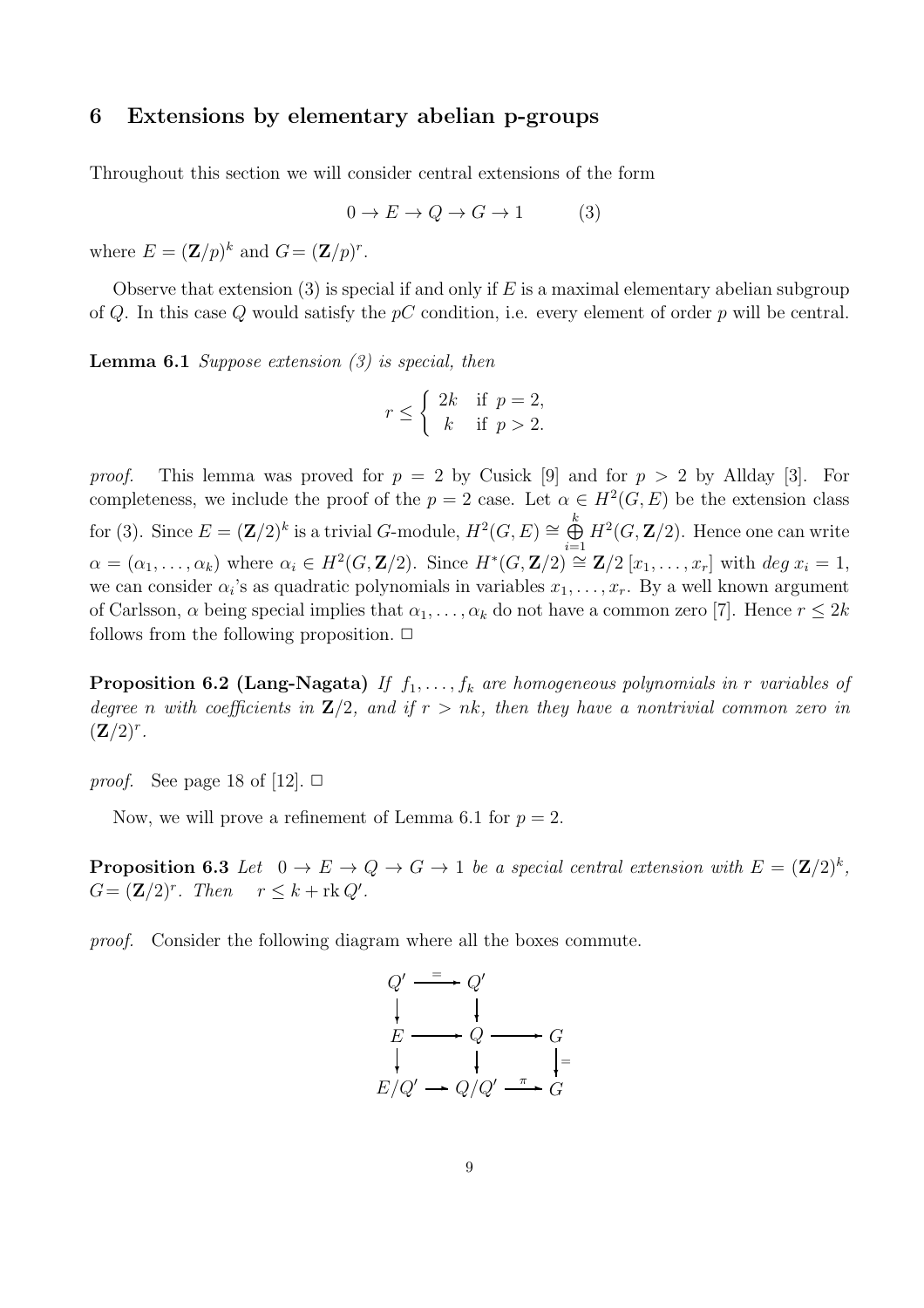Let  $\psi: G \to E/Q'$  be the  $2^{nd}$  power map defined as  $\psi(g) = (\hat{g})^2$  where  $\hat{g} \in Q/Q'$  is the coset representative for  $g \in G$ . Since  $Q/Q'$  is abelian,  $\phi$  is a homomorphism. Let  $K = \text{ker } \psi$ . Then we have

$$
rk(G/K) \leq rk(E/Q') \tag{4}.
$$

Now, consider

$$
H^2(G, E) \xrightarrow{q^*} H^2(G, E/Q')
$$

$$
\downarrow_{res_K^G} \qquad \qquad \downarrow_{res_K^G}
$$

$$
H^2(K, Q') \xrightarrow{i^*} H^2(K, E) \xrightarrow{q^*} H^2(K, E/Q')
$$

∗

where rows of the diagram come from the short exact sequence

$$
0 \to Q' \longrightarrow E \stackrel{q}{\longrightarrow} E/Q' \to 1.
$$

If  $\alpha \in H^2(G, E)$  is the extension class for  $0 \to E \to Q \to G \to 1$ , then  $res_K^G q^*(\alpha)$  represents the extension  $0 \to E/Q' \to \pi^{-1}(K) \to K \to 1$ . Since  $\psi(k) = (\hat{k})^2 = 1$  for each  $k \in K$ , this extension splits, hence  $res_K^G q^*(\alpha) = 0$ .

From the commutativity of the above cohomology diagram, we get  $q^*(res_K^G \alpha) = 0$ . Hence there exists an element  $\alpha' \in H^2(K, Q')$  such that  $i^*(\alpha') = res_K^G \alpha$ . Now,  $\alpha'$  must be special, because otherwise there exists a cyclic subgroup C of K such that  $res_C^K \alpha' = 0$ , giving

$$
res_C^G \alpha = res_C^K \ res_K^G \alpha = res_C^K \ i^*(\alpha') = i^*(res_C^K \ \alpha') = 0
$$

which is a contradiction to the speciality of  $\alpha$ .

Finally we apply Lemma 6.1 to the extension represented by  $\alpha'$  and we get

$$
{\rm rk}\: K\leq 2\,{\rm rk}\: Q'
$$

which, together with  $(4)$ , gives the desired inequality.  $\Box$ 

We conclude the section with an application to group theory. Let  $r_2(G)$  denote the 2-rank of a group G, the largest integer r such that G has a subgroup isomorphic to  $(\mathbf{Z}/p)^r$ .

Corollary 6.4 Let G be a 2-group satisfying the 2C condition and let  $E \subseteq G$  be the elementary abelian subgroup of maximum rank. Then

$$
r_2(G/E) \le r_2(G) + r_2(G').
$$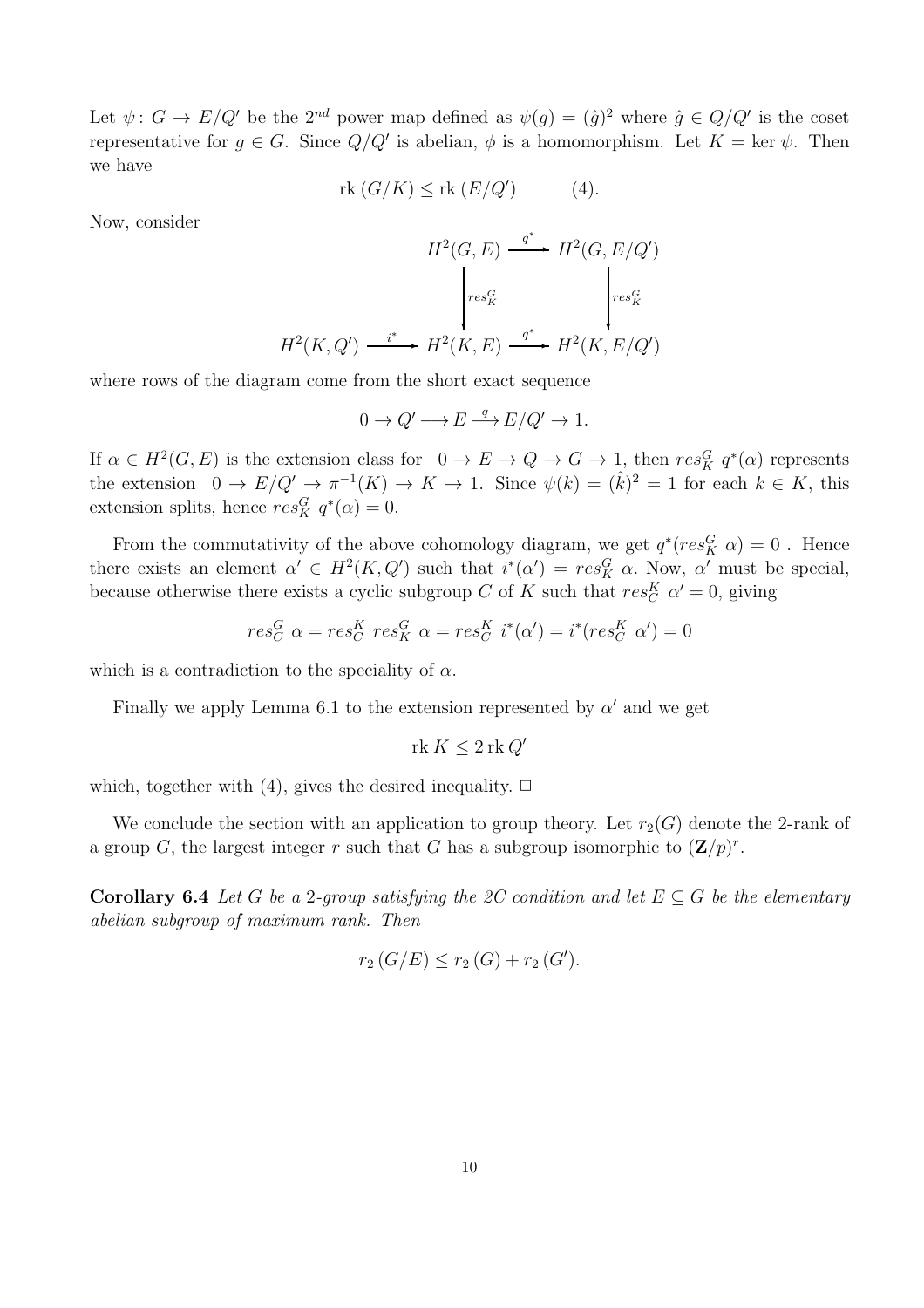# 7 Commutator subgroup of a class 2 group

Let G be a finite, class 2 group, i.e. G has a central subgroup  $H$  with an abelian quotient. Consider the following diagram

$$
H_2(G) \longrightarrow H_2(G/H) \stackrel{d^2}{\longrightarrow} H_1(H) \stackrel{i_*}{\longrightarrow} H_1(G) \longrightarrow H_1(G/H) \longrightarrow 0
$$
  
\n
$$
\downarrow = \qquad \qquad \downarrow q \qquad \qquad \downarrow =
$$
  
\n
$$
0 \longrightarrow H \longrightarrow G \longrightarrow G/H \longrightarrow 0
$$

where the first row is the homology 5-term exact sequence of the Hochschild-Serre spectral sequence in Z coefficients. Note also that the boxes in the diagram are commutative where the horizontal map  $q$  is the abelianization map. From this we get

$$
\text{im } d^2 = \text{ker } i_* = (\text{ker } q) \cap H = G' \cap H = G'.
$$

Now, consider the cohomology 5-term exact sequence for the same extension

$$
0 \to H^2(G/H) \to H^2(G) \to H^2(H) \xrightarrow{d_3} H^3(G/H) \to H^3(G)
$$

which gives a short exact sequence of finite groups

$$
0 \to H^2(G/H) \to H^2(G) \to \ker d_3 \to 0. \tag{5}
$$

We have the following duality :

Lemma 7.1  $Ext$  (ker  $d_3$ , Z)  $\cong$   $H/\text{im } d^2$ .

proof. Consider the diagram

$$
0 \to Ext\left(\ker d_3, \mathbf{Z}\right) \longrightarrow Ext\left(H^2(G), \mathbf{Z}\right) \to Ext\left(H^2(G/H), \mathbf{Z}\right) \to 0
$$
\n
$$
\downarrow \qquad \qquad \downarrow
$$
\n
$$
0 \to H_1(H)/im\,d^2 \longrightarrow H_1(G) \longrightarrow H_1(G/H) \to 0
$$

where the first row comes from the short exact sequence  $(5)$ , and the second row comes from the 5-term exact sequence for homology. Since  $G$  is a finite group, both vertical maps are isomorphisms by the Universal Coefficient Theorem. Hence, the induced map

$$
Ext\ (\ker d_3, \mathbf{Z}) \longrightarrow H/\text{im } d^2
$$

is an isomorphism.  $\Box$ 

**Proposition 7.2** Let G be a finite, class 2 group. Let  $H \subseteq G$  be a central subgroup such that  $G/H$  is abelian. Then

$$
G' \cong \text{im} \{ d_3 : H^2(H) \to H^3(G/H) \}.
$$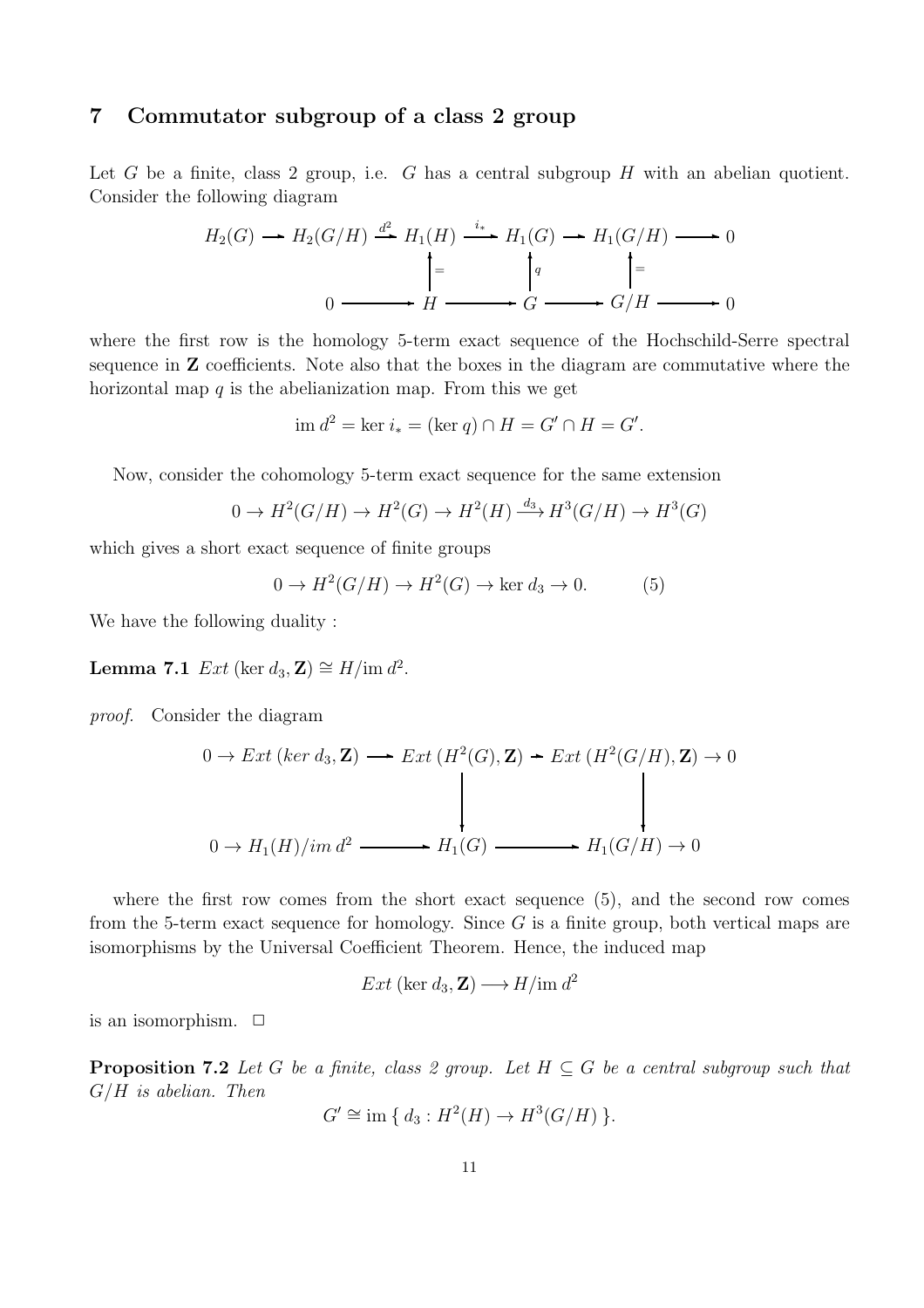proof. We have  $H/G' = H/\text{im } d^2 \cong Ext \text{ (ker } d_3, \mathbf{Z}) \cong \text{ker } d_3$  because ker  $d_3$  is a finite abelian group. Hence  $G' \cong H/\text{ker } d_3 \cong \text{im } d_3$ .  $\Box$ 

As a consequence one immediately gets that if  $G/H = (Z/p)^r$ , then  $|G'| \leq p^{\frac{r(r-1)}{2}}$ . In the next section we give a topological application.

#### 8 Actions on products of real projective spaces

Let X be a finite  $CW$  complex, homotopy equivalent to a product of odd dimensional real projective spaces, which we abbreviate as  $X \simeq \prod^k$  $\prod_{i=1}^{\infty} \mathbf{R} P^{2m_i+1}.$ 

**Lemma 8.1** Let  $G = (\mathbf{Z}/2)^r$ , and let  $X \simeq \prod^k$  $\prod_{i=1}^{n} \mathbf{R} P^{2m_i+1}$  (m<sub>i</sub> > 0 for all i) be a free G-space with a trivial action on mod 2 cohomology. If n is the number of odd  $m_i$ 's, then

$$
\text{rk }\pi_1(X/G,\bar{x}_o)' \leq n.
$$

proof. Consider the Cartan-Leray spectral sequence

$$
H^*(G, H^*(X, \mathbf{Z})) \Rightarrow H^*(X/G, \mathbf{Z})
$$

associated to the regular covering map  $X \to X/G$ . Let  $\{x_1, \ldots, x_k\}$  be a generating set for  $H^2(X,\mathbf{Z})=H^2(\prod^k$  $\prod_{i=1}^{n} \mathbf{R} P^{2m_i+1}$ , **Z**) where  $x_i$  corresponds to  $\mathbf{R} P^{2m_i+1}$ . If  $m_i = 2l$  for some l, then by using the derivation property of the differentials, we get

$$
0 = d_3(x_i^{2l+1}) = x_i^{2l} \otimes d_3(x_i)
$$

which gives that  $d_3(x_i) = 0$ . Hence,  $\dim_{\mathbf{F}_p}(\ker d_3)$  is greater or equal to the number of even  $m_i$ 's, i.e.  $\dim_{\mathbf{F}_p}(\ker d_3) \geq k - n$ .

Now, note that  $d_3$  in the above C-L spectral sequence is the same as  $d_3$  of the H-S spectral sequence for

$$
0 \to \pi_1(X, x_o) \to \pi_1(X/G, \bar{x}_o) \to G \to 1
$$

and for the latter  $d_3$ , we have

$$
rk \pi_1(X/G, \bar{x}_o)' = k - \dim_{\mathbf{F}_p}(\ker d_3)
$$

from Proposition 7.2. Combining this with the above inequality gives the desired inequality.  $\Box$ 

**Lemma 8.2** Let  $G = (\mathbf{Z}/2)^r$  and let X be a finite CW complex such that  $\pi_1(X, x_o)$  is abelian and  $H^*(X, \mathbf{F}_2)$  is generated by one-dimensional generators. If G acts freely on X with a trivial action on homology, then the homotopy sequence

$$
0 \to \pi_1(X, x_o) \to \pi_1(X/G, \bar{x}_o) \to G \to 1
$$

is a special extension.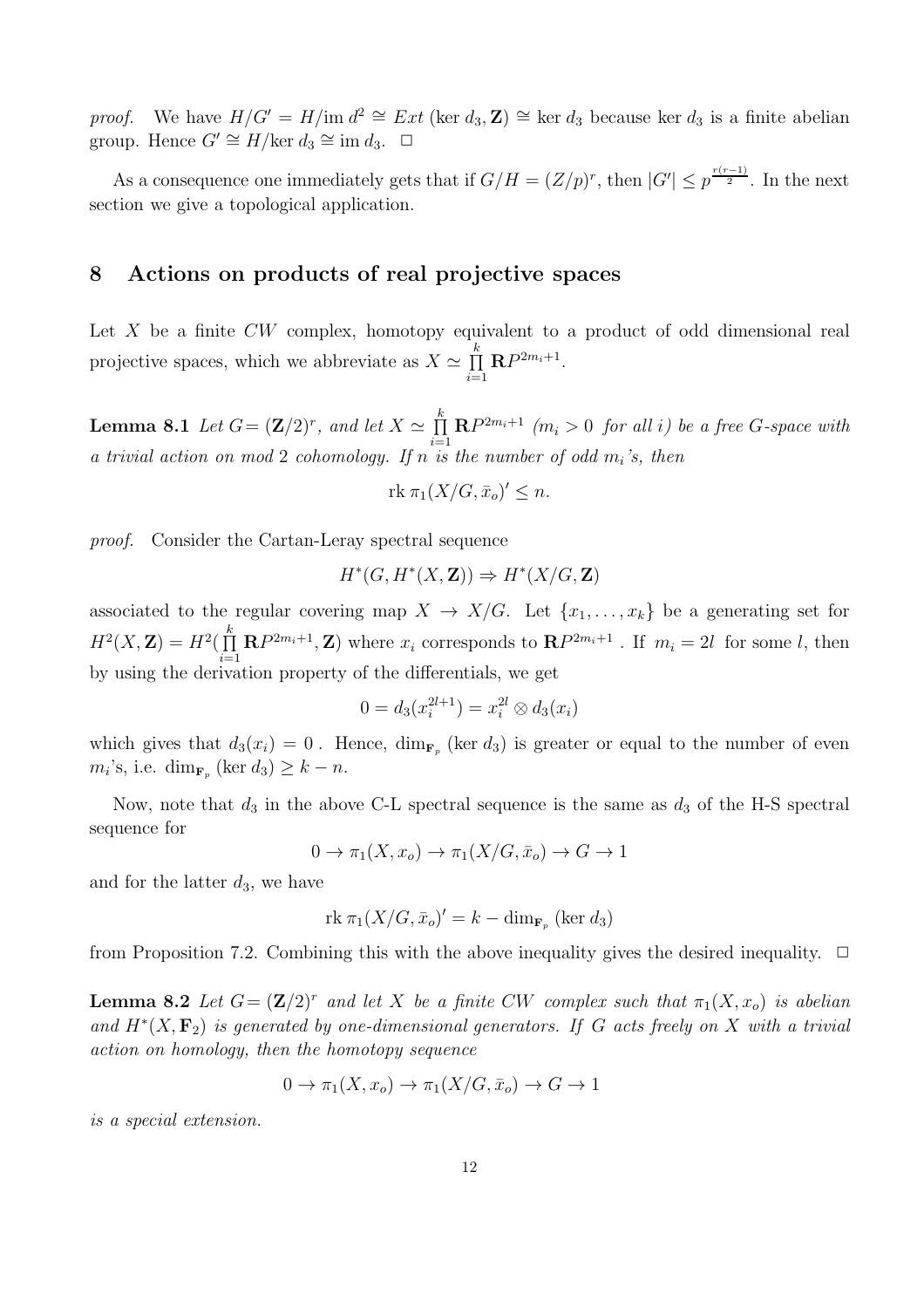proof. Let  $\alpha$  be the extension class for this extension. Then for a cyclic subgroup  $C \subseteq G$ ,  $res_C^G$   $\alpha$  will be the extension class for the homotopy sequence

$$
0 \to \pi_1(X, x_o) \longrightarrow \pi_1(X/C, \bar{x}_0) \stackrel{q}{\longrightarrow} C \to 1
$$

associated to the reduced C action on X.

Assume that  $res_C^G$   $\alpha = 0$  for some  $C \subseteq G$ , i.e.  $q : \pi_1(X/C, \bar{x}_0) \to C$  splits. Let s be a splitting map for  $q$ , then the composition

$$
H_1(C, \mathbf{Z}) = C \xrightarrow{s} \pi_1(X/C, \bar{x}_0) \xrightarrow{ab} H_1(X/C, \mathbf{Z})
$$

gives a splitting for homology. Hence

$$
H_1(X/C, \mathbf{F}_2) \cong H_1(X, \mathbf{F}_2) \oplus H_1(C, \mathbf{F}_2)
$$

whose dual gives that  $i^*: H^1(X/C, \mathbf{F}_2) \to H^1(X, \mathbf{F}_2)$  is a surjection.

Now, consider the Cartan-Leray spectral sequence

$$
H^p(C, H^q(X, \mathbf{F}_2)) \Rightarrow H^{p+q}(X/C, \mathbf{F}_2)
$$

associated to the covering  $X \to X/C$ . Let

$$
d_2^{p,q} \colon H^p(C, H^q(X, \mathbf{F}_2)) \to H^{p+2}(C, H^{q-1}(X, \mathbf{F}_2))
$$

denote the differentials in  $E_2$ . Note that for  $(p,q) = (0,1)$ , we have ker  $d_2^{0,1} = \text{im } i^*$ . So, the surjectivity of  $i^*$  gives that  $d_2^{0,1}$  $_2^{0,1}$  is the identically zero. Then,  $d_2^{p,q} = 0$  for all  $p, q \ge 0$  because  $H^*(X, \mathbf{F}_2)$  is generated by  $H^1(X, \mathbf{F}_2)$ . Since higher differentials  $d_r^{0,1}$  are also zero, the spectral sequence collapses, i.e.

$$
H^*(X/C, \mathbf{F}_2) \cong H^*(X, \mathbf{F}_2) \otimes H^*(C, \mathbf{F}_2).
$$

This gives that  $H^*(X/C, \mathbf{F}_2)$  is infinite dimensional. On the otherhand,  $X/C$  is a finite CW complex, hence  $H^*(X/C, \mathbf{F}_2)$  must be finite dimensional. We reached to a contradiction, hence the proof is complete.  $\Box$ 

Now, we state the main result of this section.

**Theorem 8.3** If  $G = (\mathbf{Z}/2)^r$  acts freely and mod 2 homologically trivially on a finite complex  $X \simeq \prod^k$  $\prod_{i=1}^{n} \mathbf{R} P^{2m_i+1}$  where  $m_i > 0$  for all i, then  $r \leq \mu(m_1) + \cdots + \mu(m_k)$ , where  $\mu(m_i) = 1$  for  $m_i$ even and  $\mu(m_i) = 2$  for  $m_i$  odd.

proof. By Lemma 8.2, central extension

$$
0 \to \pi_1(X, x_o) \to \pi_1(X/G, \bar{x}_o) \to G \to 1
$$

is a special extension. Applying Proposition 6.3, we obtain that  $r \leq k + \pi_1(X/G, \bar{x}_o)'$ . Combining this with the inequality in Lemma 8.1, we obtain the desired inequality.  $\Box$ 

We conclude the paper with an application of Lemma 8.2, suggested by A. Adem.